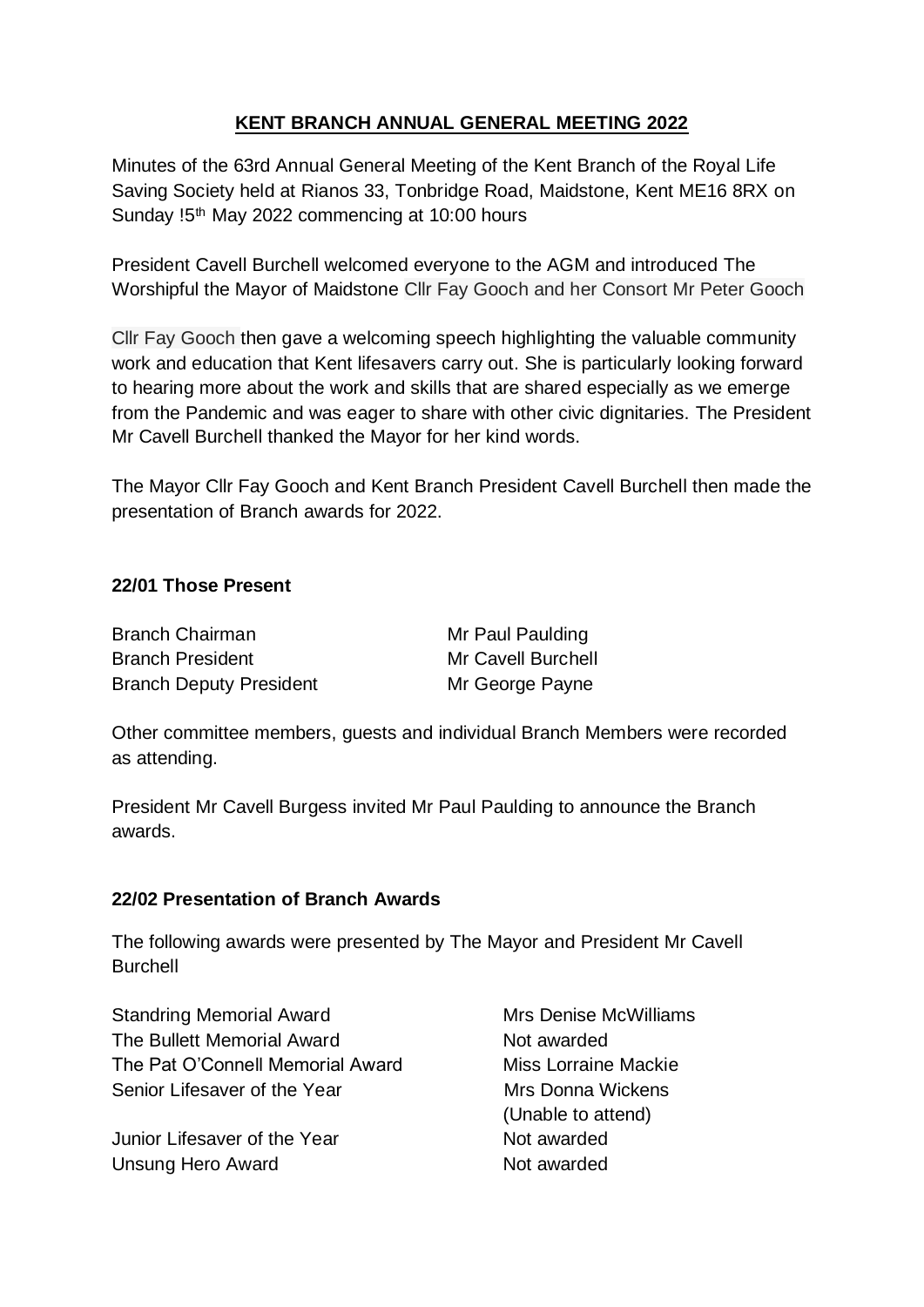Eric Stokes Award Miss Emma Sawyer Colin Brice Memorial Not awarded

Salvers for the 2020 (unable to be presented due to the pandemic) Presented by the President and the Mayor to those in attendance

- Christopher Willson Lifesaver of the Year (Unable to attend)
- Holly Robinson Junior Lifesaver of the year
- Tilly Bucknall Eric Stokes (Unable to attend)
- Jack Wilkinson President Unsung Hero (Unable to attend)
- Stephen Goldsmith Standring Memorial Award
- Paul Paulding John Bullett Memorial Award
- Tilly Upton The Brice Memorial Award

President Cavell Burchell Presented Past President Mr Andrew Griggs with his Past Shield as it was unable to be presented due to the pandemic

Cavell Burchell closed the presentations and congratulated all recipients of the awards, recipients of the Kent Branch Awards

Mr Paul Paulding announced that any of the recipients that do not wish to stay for the AGM may leave.

# **22/03 Notice convening the Meeting**

In the absence of the Branch Secretary Mr Paul Paulding read the Notice Convening the Meeting.

# **22/04 Minutes of AGM for 2021**

President Mr Cavell Burchell read through 2021 Minutes.

There were no matters arising.

President Mr Cavell Burchell asked for adoption of the Minutes. Mrs Denise McWilliams proposed and Mr Stephen Goldsmith seconded. The Minutes were duly adopted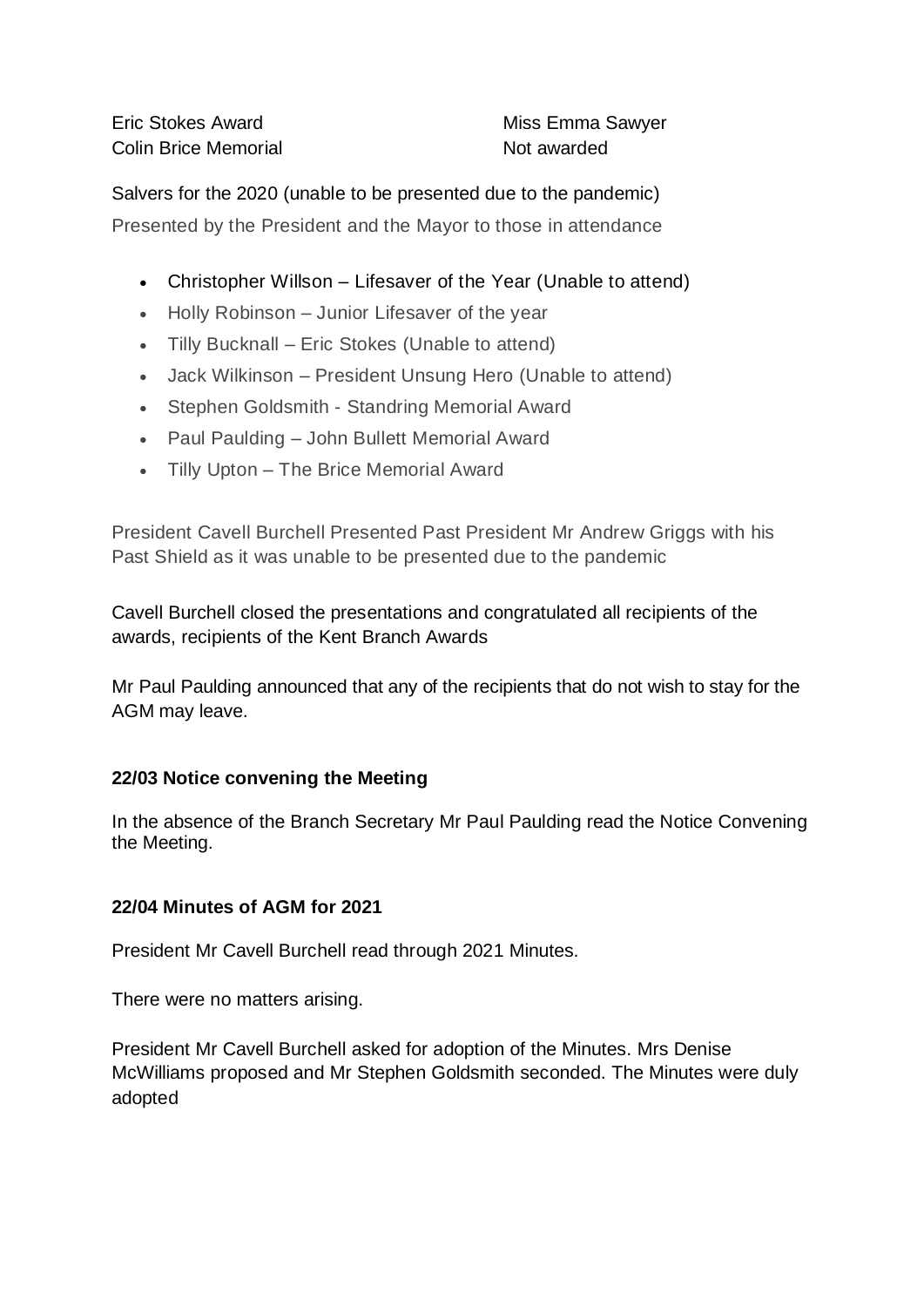### **22/05 Apologies for absence were received from:-**

Mrs Kathy Batts Mrs Tina Smith Mr Stephen Batts Mrs Dain Lewis Mr Andrew Hunt Mrs June Bright Mr Adam Payne Mr Eric Bright Mr Neil Morgan

# **22/06 Annual Reports**

President headlined the individual reports opening them up for discussion & questions.

President's report; Chairman's report; Treasurer's report; Safeguarding report; Club Development Officer report; Awards report; Competitions Secretary report; Events Officer report; Youth Development Officer's report; Save A Life Kent Team; Honours Officer report; Public Relations Officer report.

The President Mr Cavell Burchell highlighted how the Branch still continued virtually to engage with their members throughout the difficult times of the past year. He also highlighted some changes within the society that have affected the structure of the committee. The President highlighted the work that Stephen Goldsmith had done in his role as Sales Officer and thanked him for all his efforts

Mr Andrew Griggs proposed that the reports be adopted which was seconded by Miss Lorraine Mackie and carried unanimously by the meeting.

#### **22/07 Treasurer's Report**

There were no questions arising.

Mr Paul Paulding proposed the adoption of the report and Mrs Deborah Hunt seconded.

The Treasurer's Report was adopted unanimously by the meeting

#### **22/08 Notices of Motion**

There were no Notices of Motion.

#### **22/09 Induction of the President for 2022**

Mr Cavell Burchell as outgoing President gave a short address. He included some interesting facts about the Branch itself from which he has then put together A Potted History of Kent Branch, A copy was presented to the Mayor Cllr Fay Gooch.